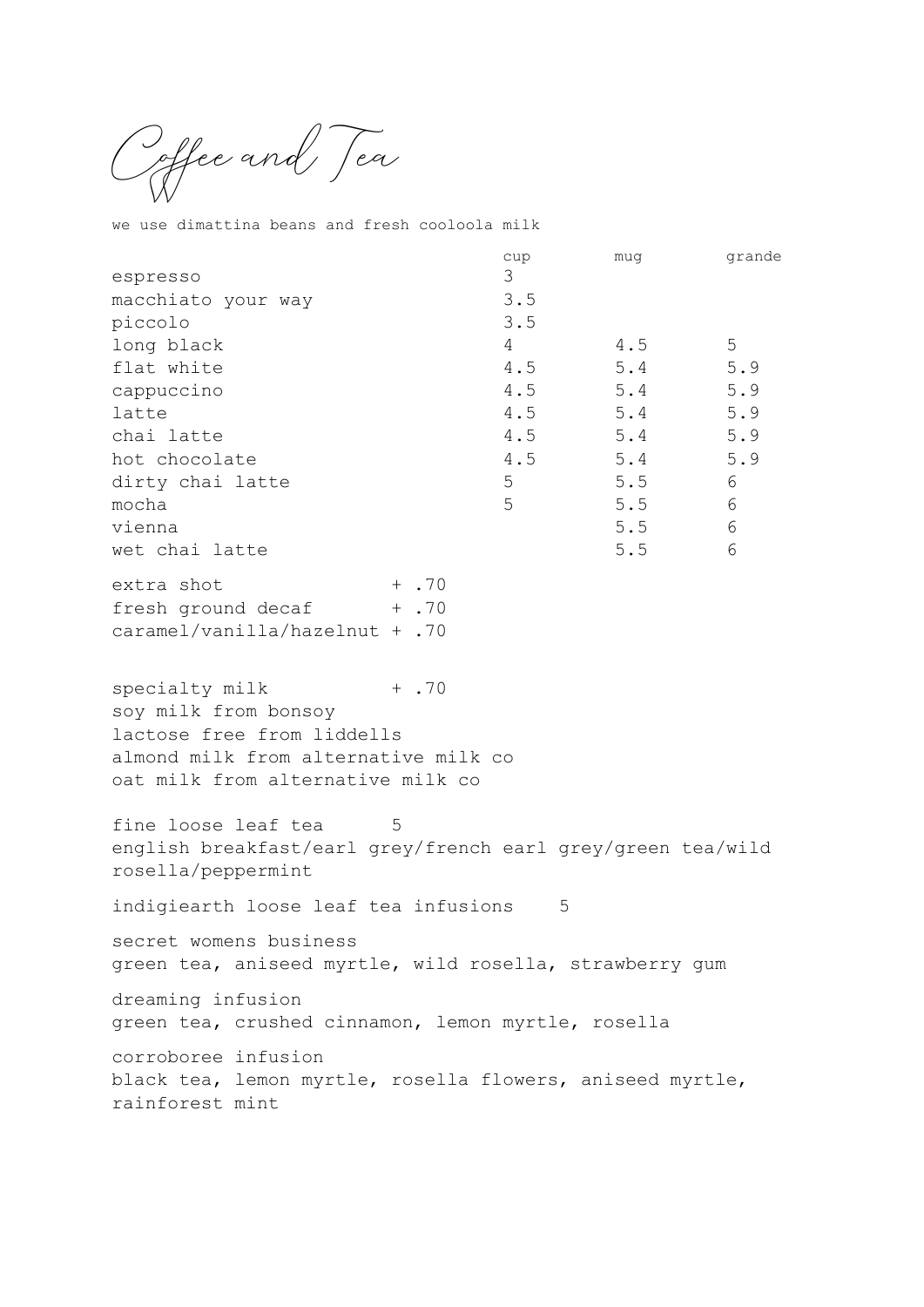Beverages

| san pelligrino 500ml                                                                                             | 9                                |
|------------------------------------------------------------------------------------------------------------------|----------------------------------|
| iced chocolate<br>iced coffee<br>iced latte<br>iced long black                                                   | 8<br>8<br>7<br>7                 |
| coke, diet coke, coke zero, pepsi max, lemonade<br>angostura lemon lime bitters 0.2%                             | $\overline{4}$<br>8              |
| jarrito mandarin<br>jarrito lime                                                                                 | $\overline{7}$<br>$\overline{7}$ |
| bundaberg soft drink 370ml<br>ginger beer<br>lemon lime bitters<br>blood orange<br>sarsaparilla<br>creaming soda | 6<br>6<br>6<br>6<br>6            |
| hrvst juice cold pressed 250ml<br>watermelon and pear<br>pineapple and lemon<br>beetroot and apple               | 7<br>7<br>7                      |
| juice by the glass<br>cold pressed orange juice<br>cranberry juice<br>tomato juice                               | 7<br>7<br>7                      |

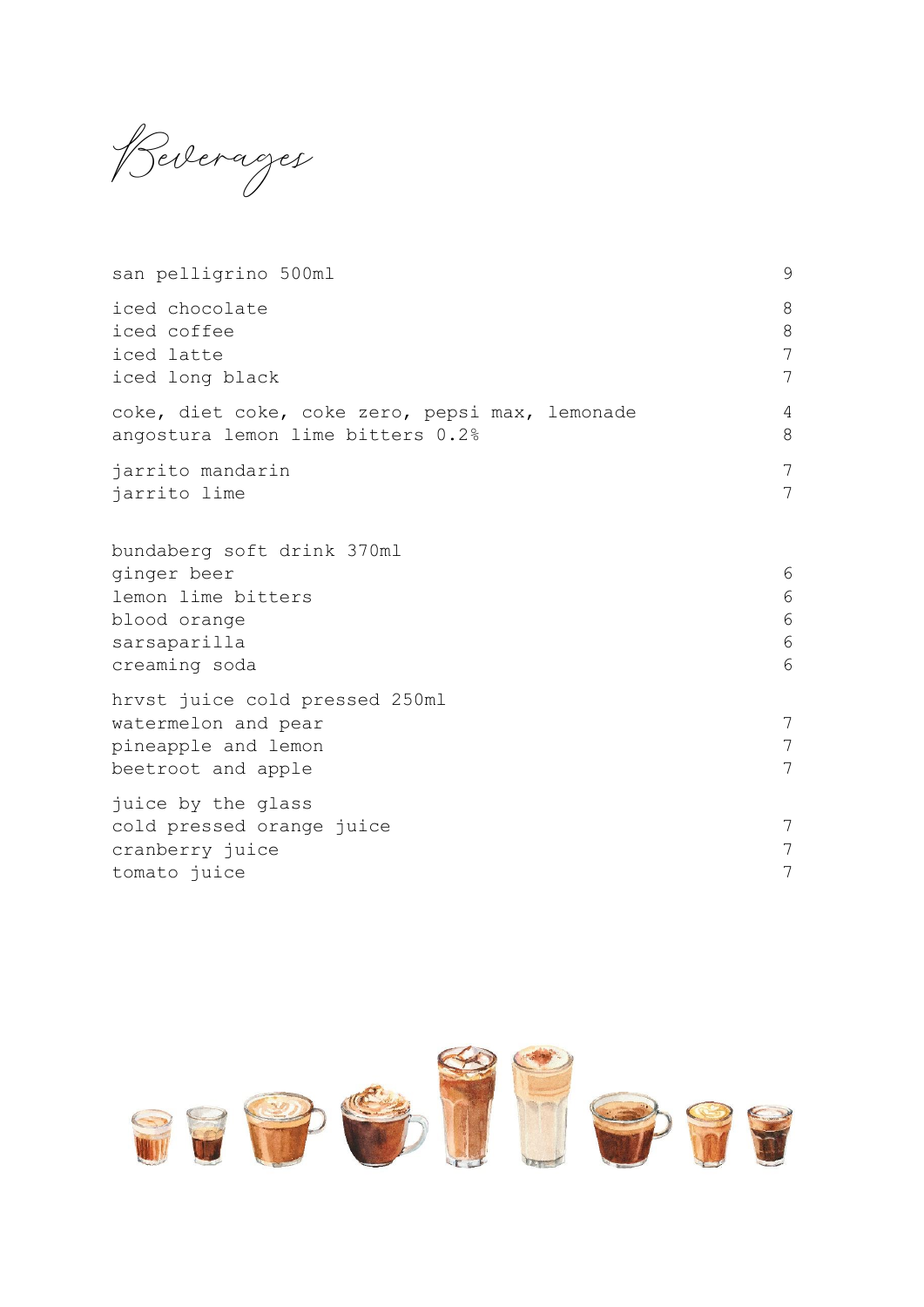Beer and Uine from 10am

| champagne and sparkling<br>150ml serving                  |                                    | G                     | B               |
|-----------------------------------------------------------|------------------------------------|-----------------------|-----------------|
| tread softly prosecco<br>campo vejo cava<br>veuve cliquot | dry<br>sparkling<br>champagne      | 12<br>14              | 48<br>63<br>125 |
| white<br>180ml serving                                    |                                    |                       |                 |
| okiwi<br>scrubby rise                                     | sauvignon blanc<br>sauvignon blanc | 12<br>12 <sup>°</sup> | 53<br>53        |
| yalumba                                                   | pinot grigio                       | 12                    | 53              |
| starborough son of the soil                               | pinot gris                         | 13                    | 55              |
| fat bastard                                               | cali chardonnay                    | 12                    | 55              |
| rose<br>180ml serving                                     |                                    |                       |                 |
| mud house                                                 | rose                               | 12                    | 53              |
| pierre damour                                             | rose                               | 15                    | 62              |
| red<br>180ml serving                                      |                                    |                       |                 |
| tread softly                                              | pinot noir                         | 12                    | 53              |
| little giant                                              | shiraz                             | 14                    | 59              |
| starborough son of the soil                               | pinot noir                         |                       | 85              |
| wynns Coonawarra                                          | cabernet sauvignon                 | 12                    | 53              |
| campo Viejo rioja                                         | tempranillo                        | 13                    | 55              |
| boags                                                     | premium light 2.5%                 |                       | 9               |
| boags premium                                             | lager                              | 4.6%                  | 9               |
| great northern                                            | aussie lager                       | 4.2%                  | $\mathcal{G}$   |
| james squire shackles                                     | easy drinking                      | 4.6%                  | $\mathcal{G}$   |
| hahn ultra crisp                                          | gf                                 | 4.2%                  | 9               |
| heineken                                                  | 5%<br>pale lager                   |                       | $\mathsf 9$     |
| heineken zero                                             | $0\frac{6}{6}$<br>pale lager       |                       | $\mathsf 9$     |
| dos equis xx mexico                                       | lager                              | 4.2%                  | $\mathsf 9$     |
| tecate mexico                                             | lager                              | 4.5%                  | $\mathsf 9$     |
| corona mexico                                             | extra                              | 4.5%                  | $\mathcal{G}$   |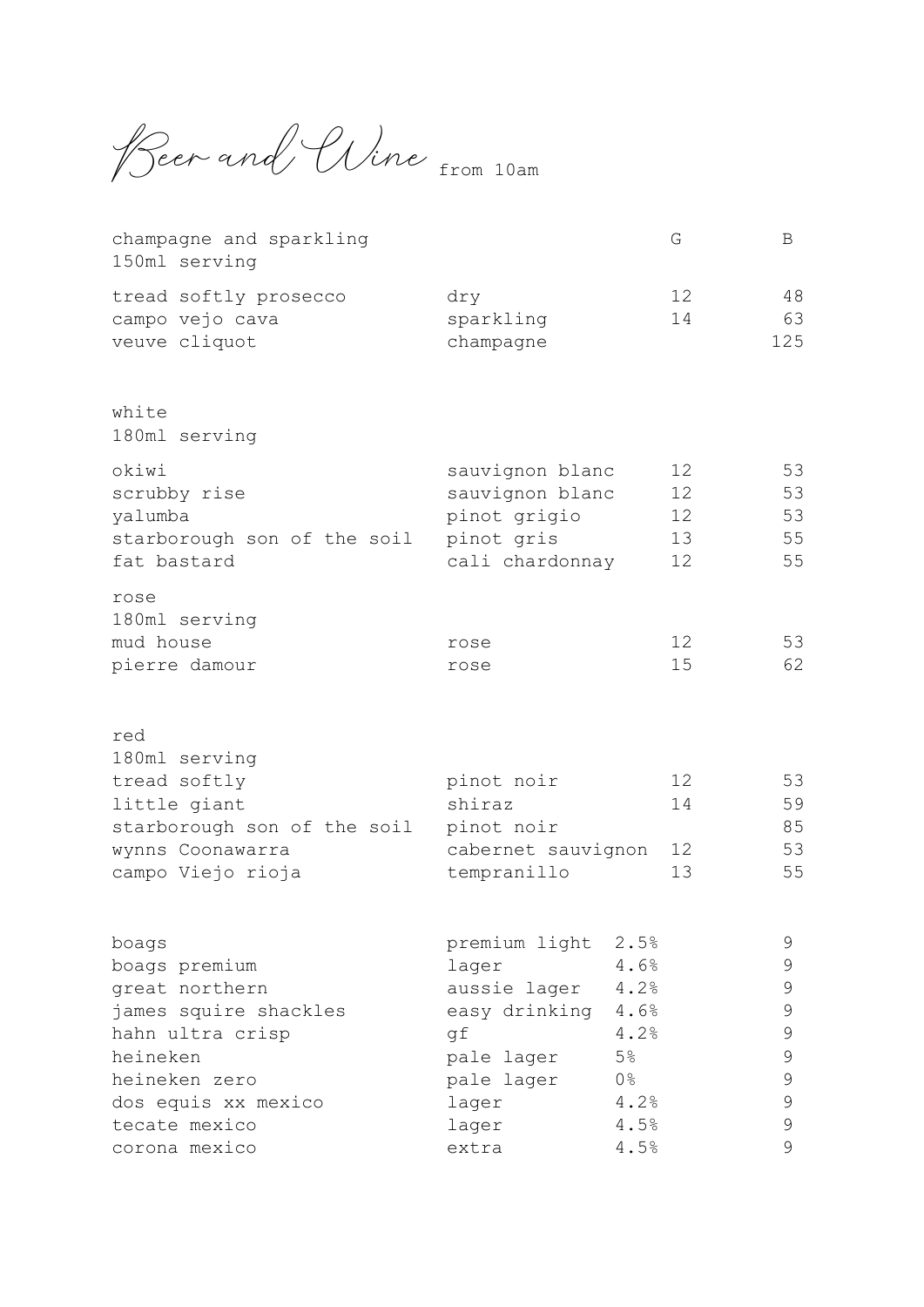Cocktails from 10am

| bloody mary<br>grey goose, tomato juice, fresh lemon, worcestershire,<br>tabasco, cracked pepper | 19 |
|--------------------------------------------------------------------------------------------------|----|
| espresso martini<br>kahlua, grey goose, vodka, espresso                                          | 20 |
| gin and tonic<br>ink, pink, bombay, tanqueray, roku                                              | 22 |
| margarita<br>sierra tequila, cointreau, fresh lime juice                                         | 20 |
| trevors pride<br>pink gin, triple sec, lime soda                                                 | 22 |
| tequila sunrise<br>sierra tequila orange juice, grenadine                                        | 20 |
| cosmopolitan<br>vodka, triple sec, cranberry juice, lime juice                                   | 20 |
| chilli cuban<br>bundaberg select vat, chilli, mint, ginger beer, lime                            | 20 |
| whiskey and cinnamon sour<br>whiskey, cinnamon, orange zest, lime                                | 20 |